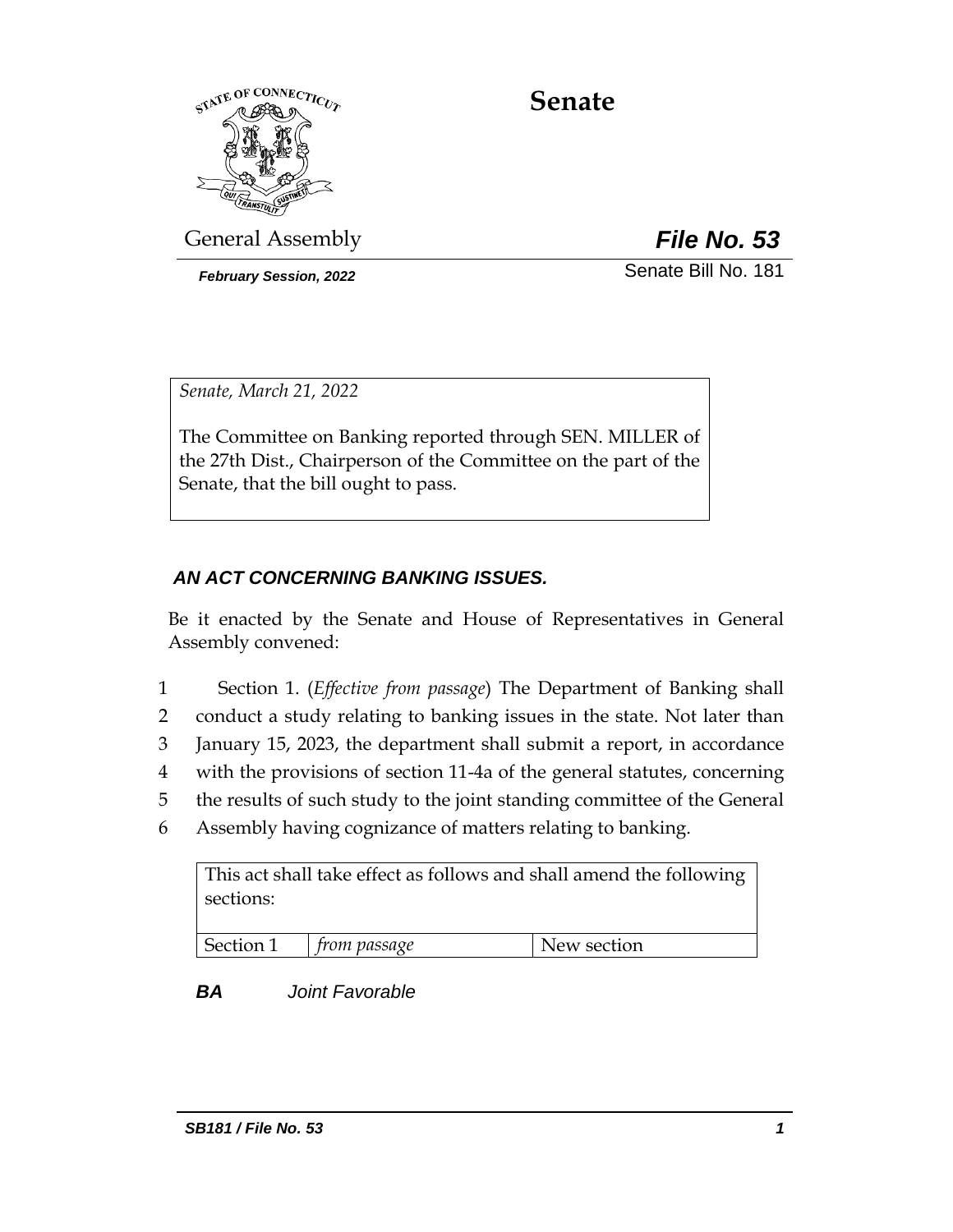*The following Fiscal Impact Statement and Bill Analysis are prepared for the benefit of the members of the General Assembly, solely for purposes of information, summarization and explanation and do not represent the intent of the General Assembly or either chamber thereof for any purpose. In general, fiscal impacts are based upon a variety of informational sources, including the analyst's professional knowledge. Whenever applicable, agency data is consulted as part of the analysis, however final products do not necessarily reflect an assessment from any specific department.*

## *OFA Fiscal Note*

*State Impact:* None

*Municipal Impact:* None

#### *Explanation*

The bill, which requires the Department of Banking to submit a report on banking issues in the state, has no fiscal impact as the department has the expertise to develop the recommendations.

*The Out Years*

*State Impact:* None

*Municipal Impact:* None